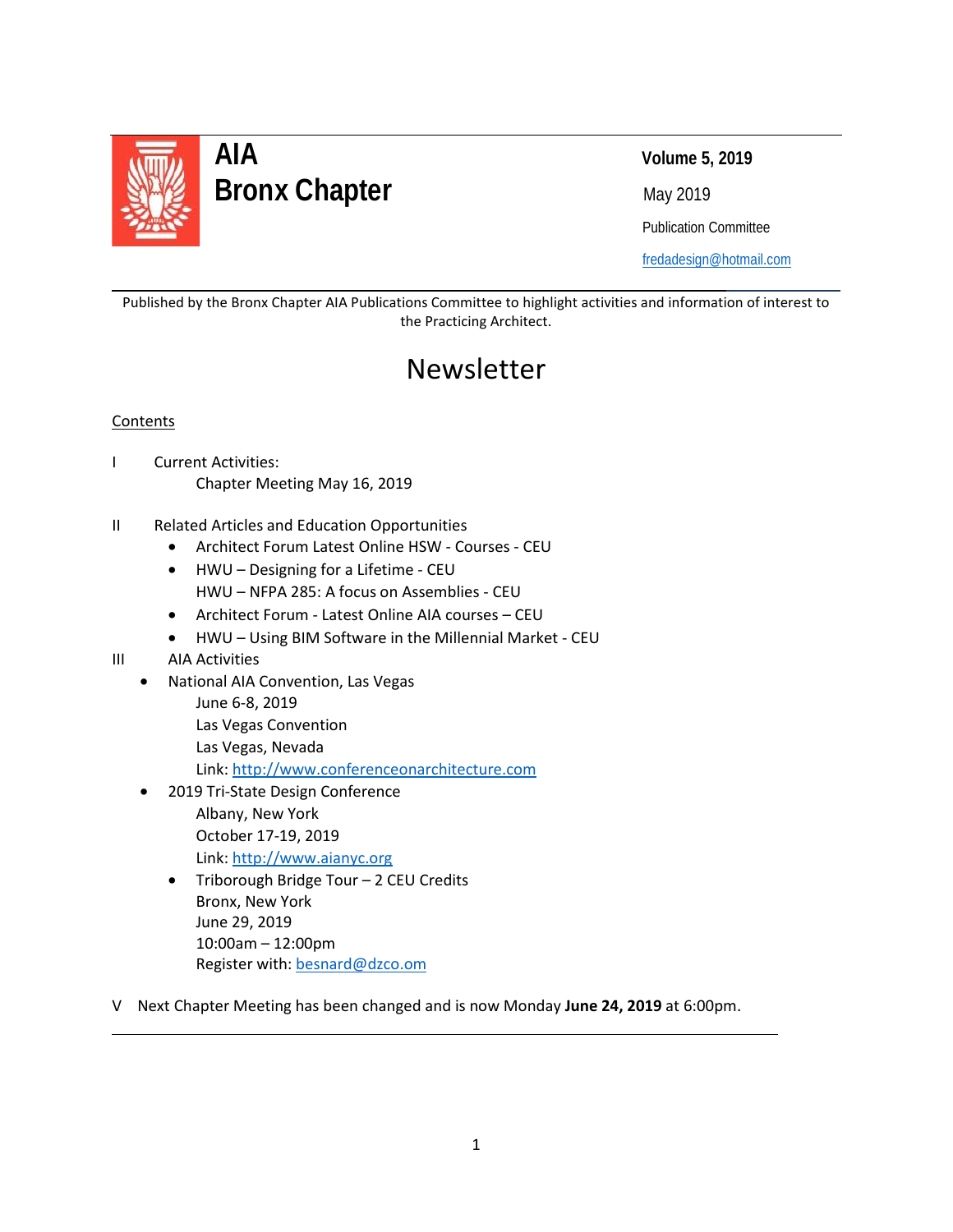

May 16, 2019

Meeting Minutes

Meeting began at 12:17pm

| Attendees             | <b>Guests</b>  |
|-----------------------|----------------|
| William Davis, Jr.    | <b>Brad Vr</b> |
| <b>Bob Esnard</b>     |                |
| Antonio Freda         |                |
| Sara Jazayeri         |                |
| Ken Koons, Jr.        |                |
| Ken Koons, Sr.        |                |
| Jerin Lisha           |                |
| <b>Robert Markisz</b> |                |
| Frank Molinini        |                |

Brad Vrana - Clark Dietrich Building Systems

#### Agenda / Discussion:

- 1. Brad Vrana of Clark Dietrich Building Systems, presented a seminar on the specifying traditional and equivalent "EQ" Steel Studs per ASTM C645. He utilized a projector and a power point presentation to review the ASTM requirements for metal studs and the materials that go into; manufacturing, testing and installing them. Unfortunately, in the industry there is a lot of misunderstandings about metal studs and their usability in the industry. Brad reviewed how:
	- Studs are manufactured for drywall and interior uses.
	- The appropriate gauge for various applications and how they can contribute to LEED credits.
	- How to specify fire-rated partitions.
	- The relationship of EQ studs and their thickness.

The ASTM PM C645 studs are created as all metal studs are, from cold frame steel. The steel is sent in circular barrels to a stamping "or processing plants". The stamping process allows for penetrations of conduits and piping without "field" creating new holes, to deteriorate the stud strength. The final and very important step is the coating which modify/improve overall stud performance. In addition, Brad recommended a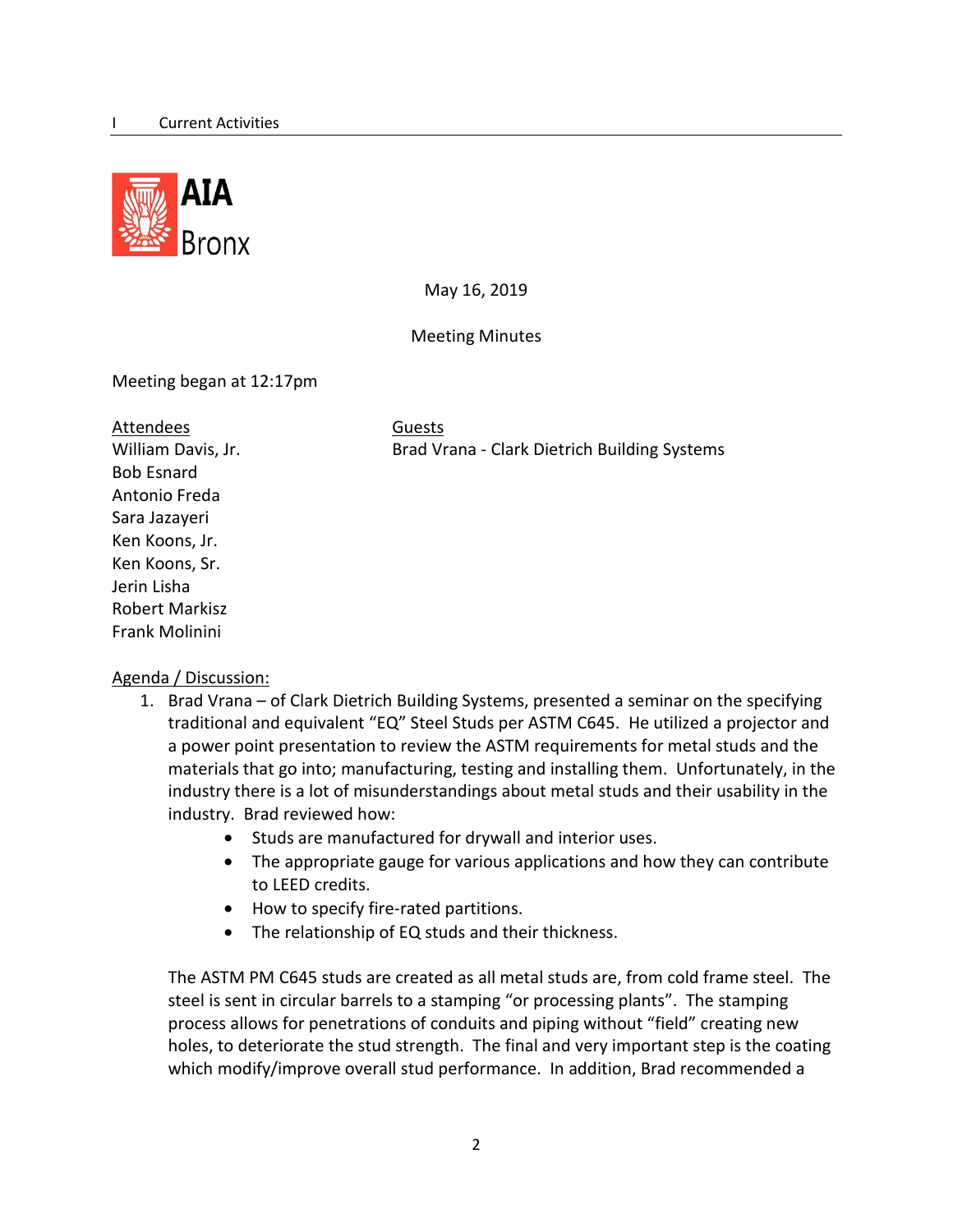quick short hand way to measure performance which is; "dull" studs do not perform as well as the "shiny" ones.

The gauge ratings historically used, are not as accurate at specifying the thickness in terms of "mills". The code requirements for studs now all require mill measurements, as ASPM recommends, to measure strength. Unfortunately, the various manufacturers of metal products can vary the thickness of items while the gauge rating remains the same. Screw pullout ratings at 18 mill thickness or greater is now the code minimum, for fire-rated drywall steel stud installation. ASTM currently does not rate products by different gauges, only in mills.

In rating fire walls, the screw pullout strength, zinc-based coatings, are very important for achieving the different fire ratings. Many of the EQ coatings have better corrosion resistance in addition to increasing the fire-rated assembly rating. The ASTM standards also define the stud sheet requirements to include minimum; return lip, thickness and section properties.

At the conclusion of Brad Vrana's presentation, he answered questions about codes and various wall assembles and their characteristics. Going forward he volunteered to respond to any Chapter member who would like assistance in a project. He left some literature and his contact information which is;

Brad Vrana, CSI ClarkDietrich 780 James P. Casey Road Bristol, CT 06010 Office: 860-584-6840 Cell: 973-464-1981 Email: [brad.vrana@clarkdietrich.com](mailto:brad.vrana@clarkdietrich.com)

- 2. The Minutes of the April 18, 2019 were circulated. An amendment to the minutes was made by Robert Esnard to include Ofe Clarke as a meeting attendee, as her name was inadvertently left off the published minutes, even though she not only attended but was a significant part of the meeting agenda. William Davis made a motion to approve the minutes as amended, which was seconded by Sara Jazayeri. The minutes were then unanimously accepted.
- 3. Meeting Dates:

The meeting dates will continue alternate luncheon and dinner meetings. The schedule for the next month unfortunately had to change, due to the unavailability of the meeting venue on the June 20th scheduled night. The June meeting is changed from the 3<sup>rd</sup> Thursday, to the next available day at the venue which is Monday, June 24<sup>th</sup>.

Therefore, the schedule for June and the fall are: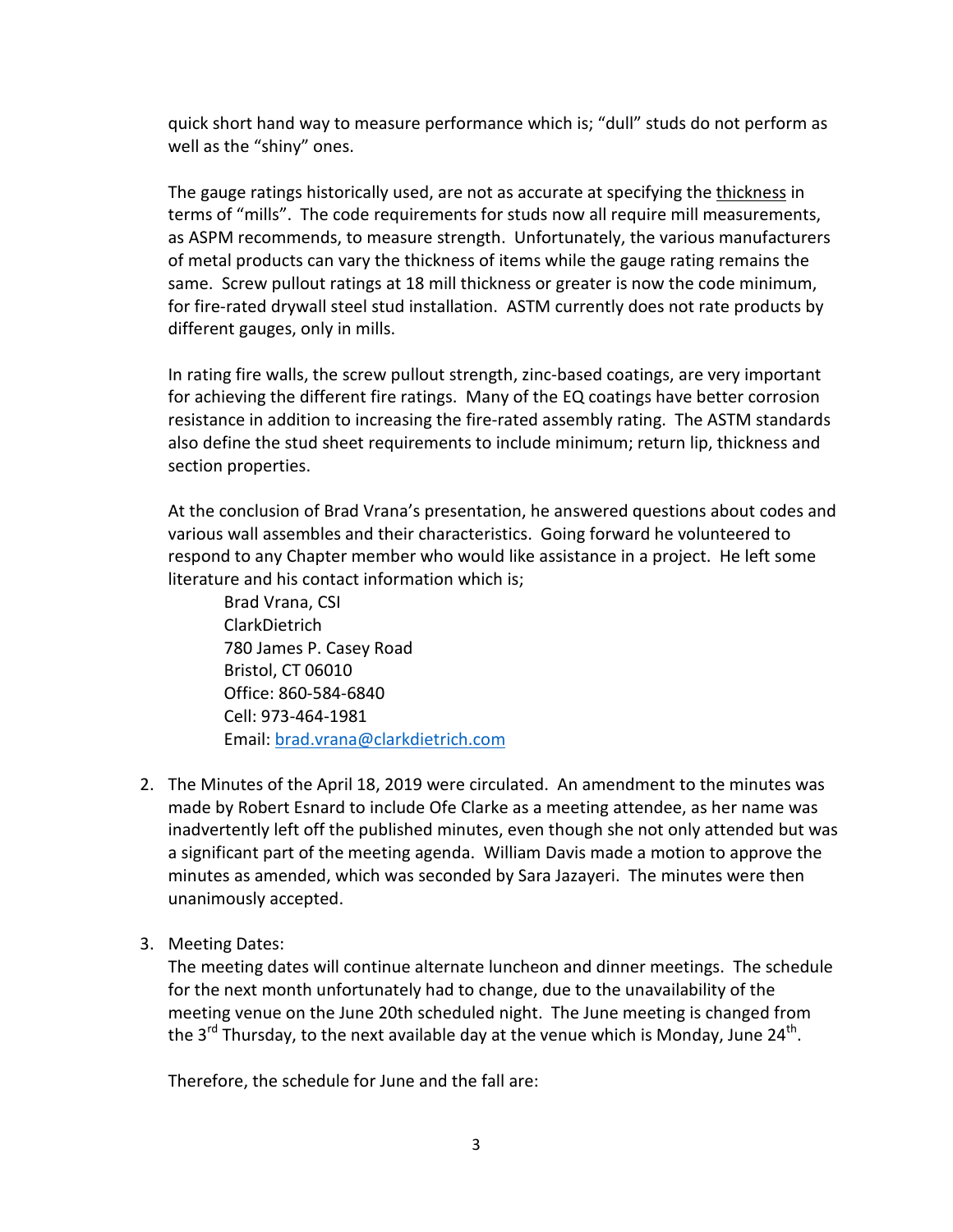| June 24, 2019      |                | 6:00 <sub>pm</sub> |
|--------------------|----------------|--------------------|
| September 19, 2019 | $\overline{a}$ | 6:00pm             |
| October 24, 2019   |                | 12:00pm            |
| November 21, 2019  |                | 6:00pm             |
| December 12, 2019  |                | 12:00pm            |

4. New York City Council Green Building Legislation:

A summary of the adopted City Counsel "Green New Deal" was distributed and discussed by membership. As the Mayor indicated that he would sign this legislation, it will shortly be approved and become Law. This Green Deal is meant to put NYC on the fore-front of reducing carbon emissions. The NYC elected officials want to come as close to the international Paris Climate Agreement emission levels as possible, which most of the worlds' major western governments have approved. Unfortunately, the current U.S. President has pulled out of it and therefore, the U.S. is against the Agreement. This bill will require most large New York City buildings to reduce carbon emissions starting in 2024 and 40% by 2030. Then in subsequent years and by 2050 to reduce emissions by 80%. This legislation targets all NYC buildings over 25,000sq.ft. However, private homes, residential buildings of 4 stories or less, rent control housing, small businesses and hospitals are exempt. This legislation although very worthwhile and important, owners will have significant costs to implement these regulations.

5. National AIA Convention:

On June 6-8, 2019 in Las Vegas, the AIA will have its annual Convention. The Chapter will be represented by three, chapter members; Josette Matthew, Frank Molinari and Tony Freda. Valerie Brown the Executive Director of the Westchester American Institute of Architects, Westchester + Hudson Valley Chapter, who has assisted us in our AIA filings for accreditation, recommended and invites our members to join her Chapter, the New York State and other regional Chapter representatives in meetings. Valerie indicated that many of the issues that have affected our relationship with the construction/business industry country wide, as well as, with Federal officials; are developed, discussed and acted on, in these regional caucuses and committee meetings. It should be noted that any Chapter member who would still like to attend, are welcome to register online, right up to the day of the Convention start.

- 6. Department of Buildings:
	- Although the Bronx Chapter and the outer borough chapters all supported Jeffrey Geary, AIA from the Staten Island Chapter, the City appointed Melanie La Rocca on May 6, 2019 as the new head of the DOB. She will take over the Commissioner's role on June  $3^{rd}$ . Ms. La Rocca is currently the School Construction Authority Vice President of Development and External Affairs. She spent most of her working career in government and was the City's Counsel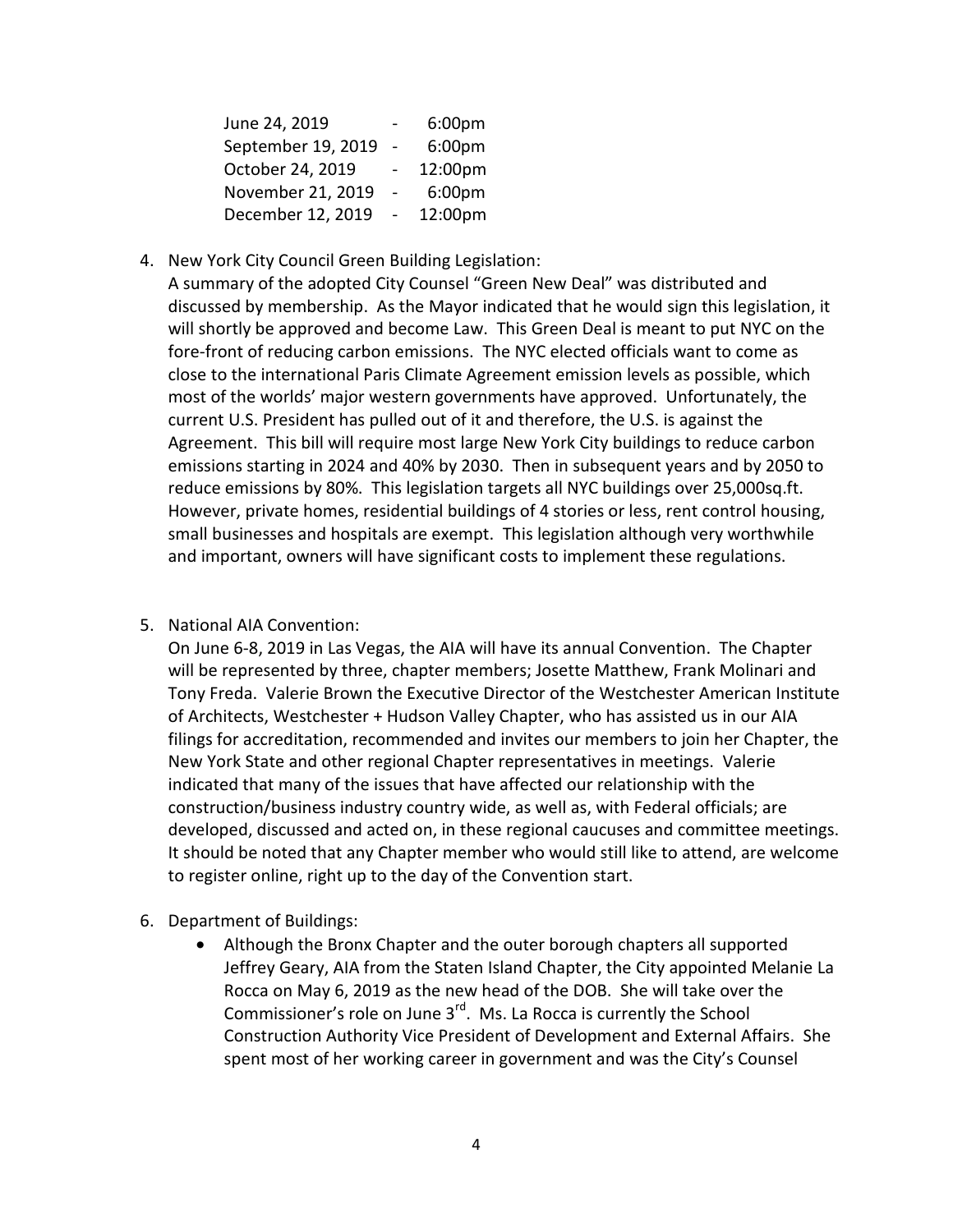Chief of Staff for many years. The Bronx Chapter welcomes her and wishes her well.

• There were a series of legislative actions, one approved two years ago and several proposed this year that could have serious impacts on architects and their business activities. These new laws were reviewed and debated. Many Chapter members believe that these laws were an unfortunate and probably a political overreaction to issues citizens/people have with development or construction in their neighborhoods. These laws underscored the Chapter's need to be more active with the Architect's Counsel as well as individually with local elected officials. The Chapter will try to meet with a few councilmen individually to get to know them and have them understand the role of architects in NYC construction as well as to meet us. The hope is to clarify the unfair impact on our industry and that most of these laws will not solve bad construction or dishonest activities in the building industry.

The laws were:

New legislation effecting Architects Local Law 158 of 2017: Beginning May 30, 2019, the Department of Buildings will restrict professionally certified filings on all buildings with a work without a permit civil penalty imposed on or after August 28, 2018 (the effective date of Local Law 158). These buildings will be flagged in the Buildings Information System (BIS) Property Profile as "LL158/17 Pro Cert Restriction." If there is an "until" date in the flag, applications for plan approval must be filed as standard plan examination, and this Local Law is copied as **Attachment 'A'** of the minutes.

Intro 977 and 1241 are current bills proposed by the City Council, although not approved or signed into law by the Mayor will sanction "Registered Design Professionals" who submit applications that contain errors and result in "Stop Work Orders". The law would require the DOB to maintain a data base of professionals who have been sanctioned. It is also proposed to expand penalties for the Professional Certification program against design professionals who are sanctioned. Membership must work against these ideas!

7. Continuing Education:

National AIA approved the Chapter's proposed Triborough Bridge Complex Tour. It is scheduled for Saturday, June 29<sup>th</sup> at 10:00am  $-$  12:00pm for 2-CEU Credits. The Bronx Chapter teamed together with the Bronx County Historical Society for the Tour, which will start at 132<sup>nd</sup> Street and Willow Avenue in the South Bronx, which is at the pedestrian entrance to the Triborough Bridge Complex and Randall's Island Park. This neighborhood is an industrial area and on Saturday morning there is plenty of on-street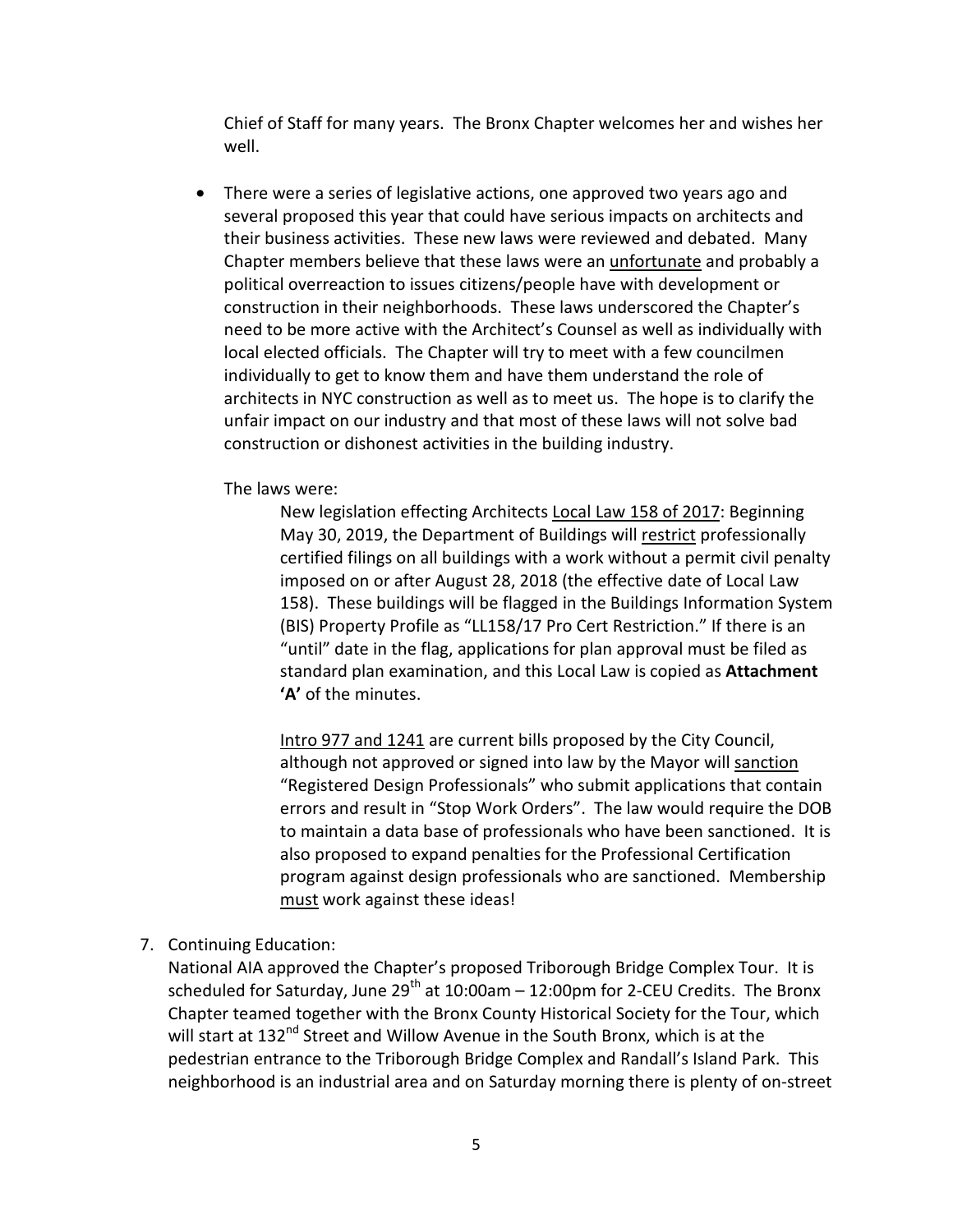parking. The Tour will include walking underneath and around three main bridges making up the "Triborough Bridge" and visit the public facilities developed of the park for two hours.

8. New Business:

The National AIA Committee renewing Chapter AIA Certifications had one additional request for the Bronx Chapter to add to its' submission for Certification. The request is to adopt a policy on "Member Financial Data Security". The policy assures the AIA that, if any personal financial information is submitted or given to the Bronx Chapter, that the Chapter will conform to certain standards of confidentiality. AIA National sent a draft suggested policy, which the Bronx Chapter reviewed and discussed. Robert Markisz made a motion for adoption, which was seconded by William Davis and unanimously adopted. The adopted "Member Financial Data Security Policy" was sent to the AIA National and is copied as **Attachment 'B'** of the minutes.

The meeting was adjourned at 2:13pm.

Next Meeting – The next meeting will be a dinner meeting at 6:00pm at Artie's Restaurant, not on the scheduled Thursday date of June 20<sup>th</sup>, but a few days later, on **Monday night, June 24, 2019**.

#### Attachments:

- A. Local Law 158
- B. Adopted Member Financial Security Policy.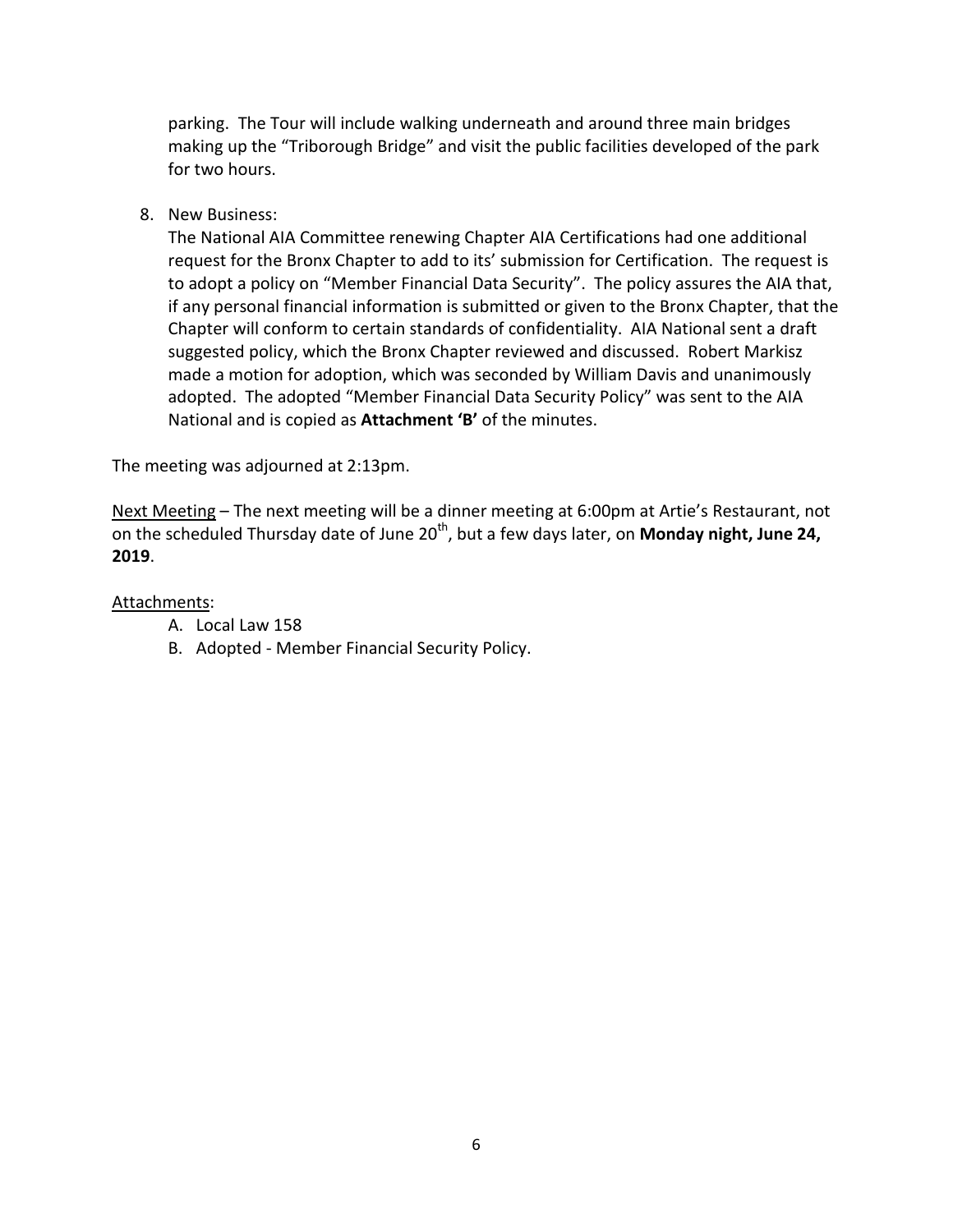### **Attachment A**

**April 2019**

## **NYC**

**Buildings**

## SERVICE NOTICE

**Local Law 158 of 2017 : Restriction on Professionally** 

### **Certified Filings**

**Beginning May 30, 2019, the Department of Buildings will restrict professionally certified filings on all buildings with a work without a permit civil penalty imposed on or after August 28, 2018 (the effective date of Local Law 158). These buildings will be flagged in the Buildings Information System (BIS) Property Profile as "LL158/17 Pro Cert Restriction." If there is an "until" date in the flag, applications for plan approval must be filed as standard plan examination.**

#### **Exceptions**

Per Local Law 158, applicants may submit professionally certified filings on these buildings if the work without a permit was on a part of the building that is not owned by the building owner, or the ownership has changed. Applicants who wish to professionally certify must meet with a DOB Project Advocate and present proof that an exception applies.

Submit a PER11 form to make an appointment with a Project

Advocate. **POST UNTIL: September 1, 2020**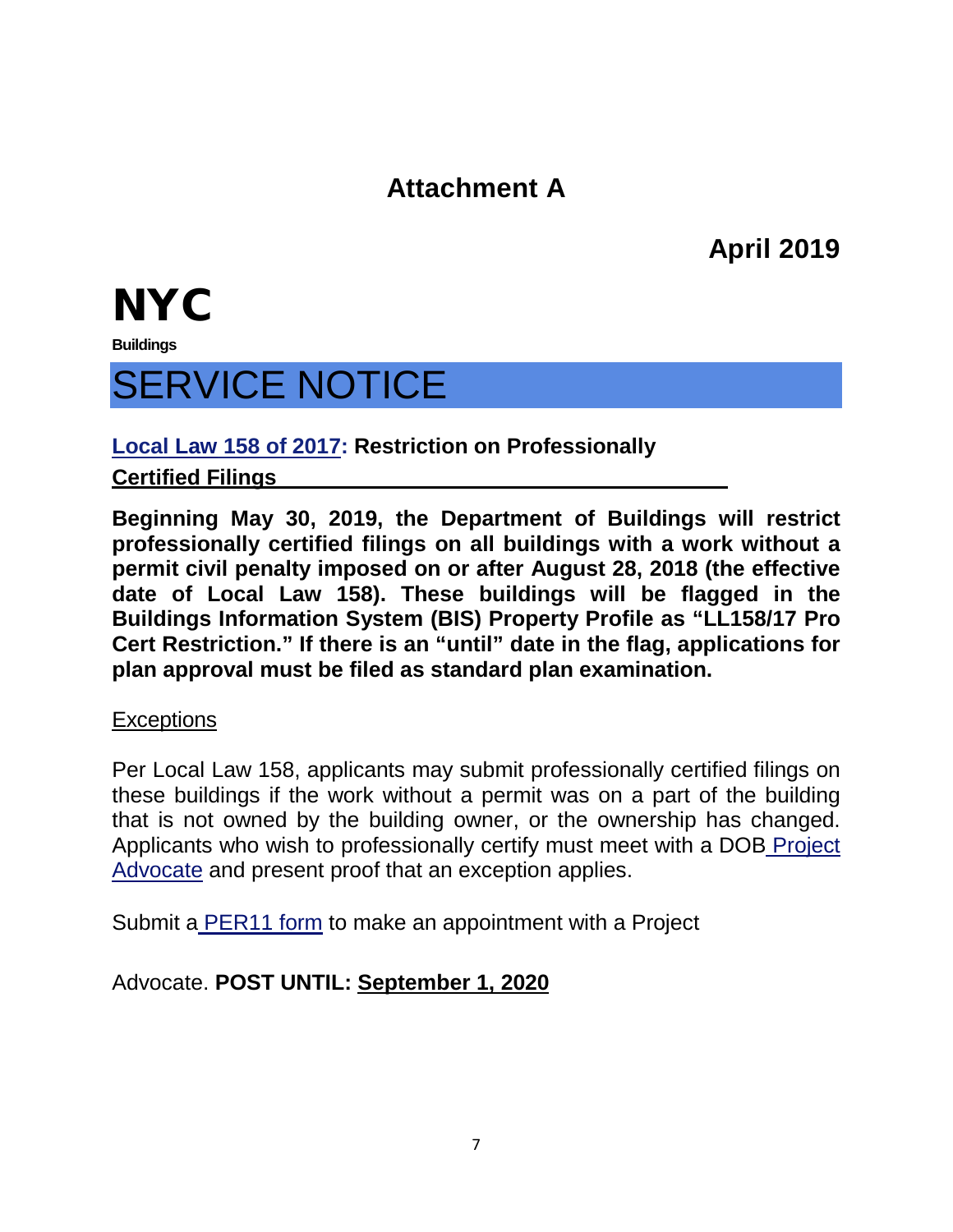**ATTACHMENT B Adopted: May 16, 2019** 

DELEATED

[https://www.architect-forum.com/eblast/AFlogo-whiteNL.png"](https://www.architect-forum.com/eblast/AFlogo-whiteNL.png) style="outline: none; text-decoration: none; display: block;clear:none;float:none;margin-left:auto;margin-right:auto;display:none; mso-hide: none;" align="center" width="200">

-------------------------------------------------------------------------------------------------------------------------------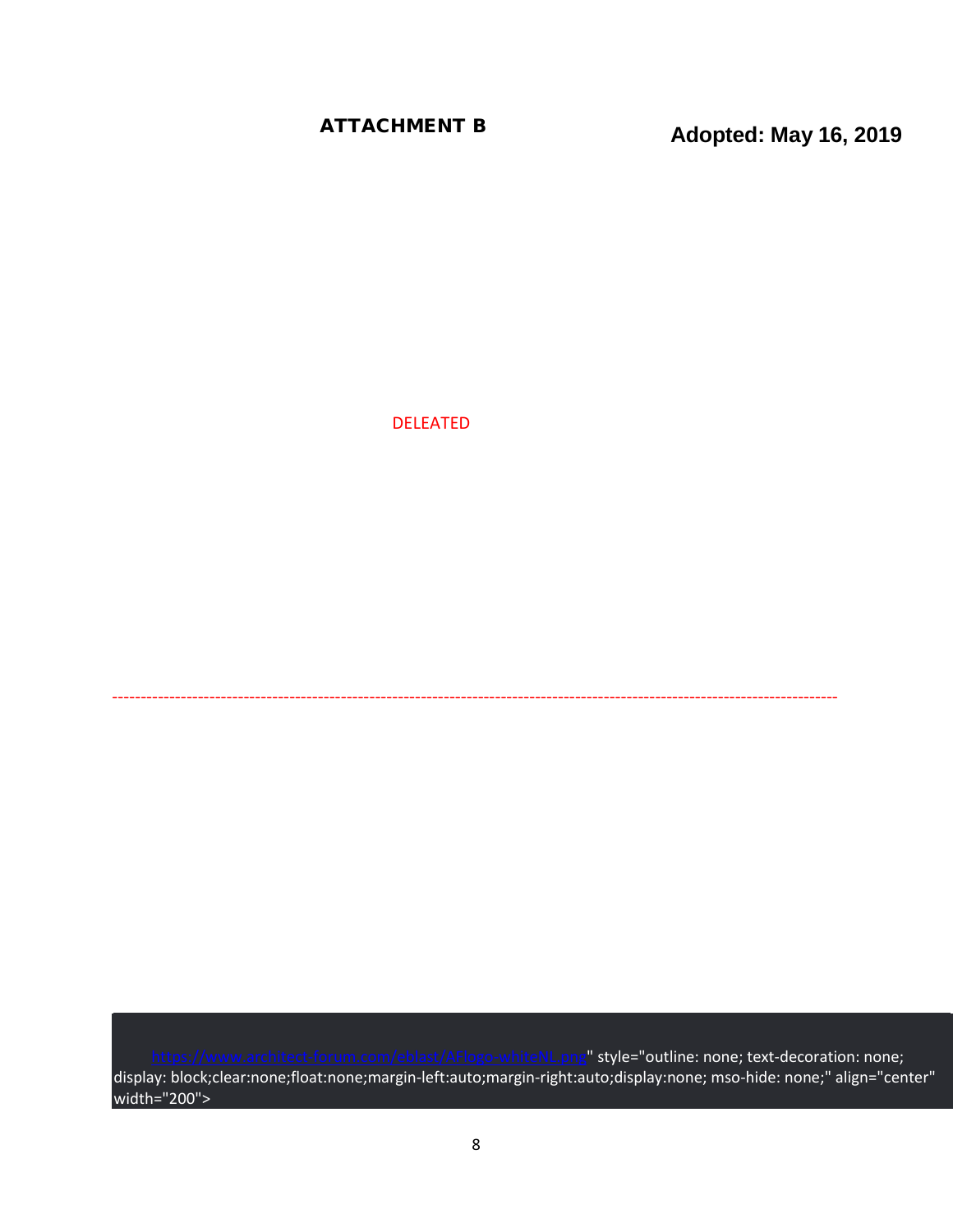### AIA ONLINE CONTINUING EDUCATION

HSW and ADA credits availble

### Automated Vehicular Gate Systems: For System De Compliance to Safety Standards



Course No: AG3203-W | Narration: No | AutoGate, Inc.

Present a familiarization with an understanding of UL 325 and ASTM F2200 applicable to automated vehicular gate will educate specifiers to safety standards in the interest of client safety and liability associated with automated ve

[LEARN MORE](https://linkprotect.cudasvc.com/url?a=http%3a%2f%2fnewsletter.architect-forum.com%3a8080%2ft.aspx%3fS%3d1%26ID%3d4674%26NL%3d2%26N%3d1158%26SI%3d2271%26URL%3dhttp%253a%252f%252flms.architect-forum.com%252fsubscribe.php%253fcourse_id%253d252&c=E,1,7DWD1mDPsw29D-isKIE2MXRorImHDT-w7CQU9L44nU1GEkhWrvv5awEbyleOV26cKj_hnBo6e2sLfzIQ-CfNa5v7Aq_V5MzmRuDZeCsQqt4GYB1h4iR3&typo=1)

### Pedestrian and Facility Safety Guarding

[https://www.architect-forum.com/CClmsAIAceus-newsletters/IdealShield/removablelockingbollard](https://www.architect-forum.com/CClmsAIAceus-newsletters/IdealShield/removablelockingbollard-idealshield.jpg)[idealshield.jpg"](https://www.architect-forum.com/CClmsAIAceus-newsletters/IdealShield/removablelockingbollard-idealshield.jpg) style="outline: none; text-decoration: none; display: block;clear:none;float:none;marginleft:auto;margin-right:auto;display:none; mso-hide: none;" align="center" width="600">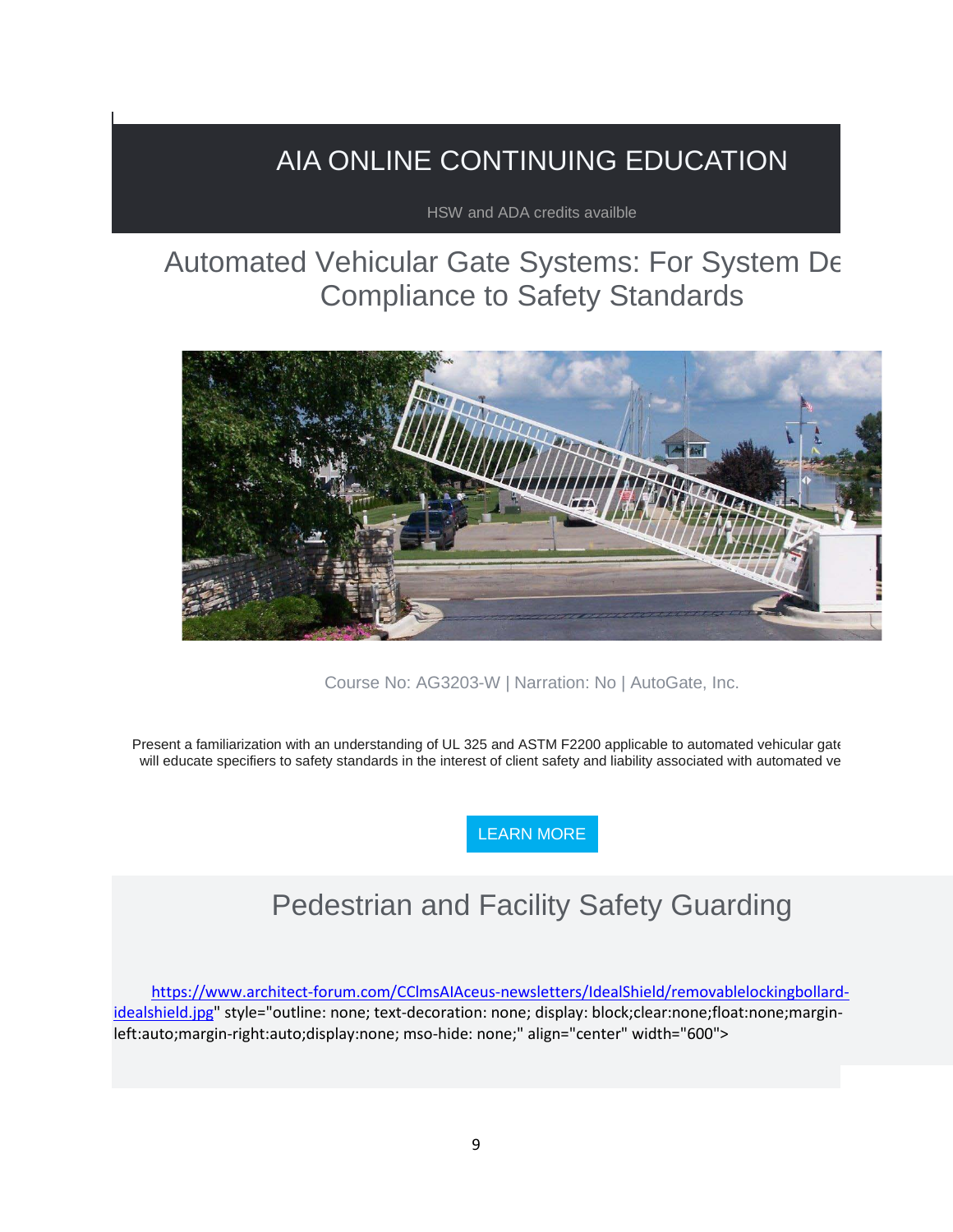#### Course No: IS0502-W | Narration: No | Videos: Yes | IdealShield

This course provides a comprehensive overview of the variety of guarding products available for use in and aroun ensure the safety of pedestrians, valuable machinery, and equipment. This program also reviews applications, insta and common product finishes which will assist in making the right decisions for your clients.

#### [LEARN MORE](https://linkprotect.cudasvc.com/url?a=http%3a%2f%2fnewsletter.architect-forum.com%3a8080%2ft.aspx%3fS%3d1%26ID%3d4674%26NL%3d2%26N%3d1158%26SI%3d2271%26URL%3dhttp%253a%252f%252flms.architect-forum.com%252fsubscribe.php%253fcourse_id%253d258&c=E,1,il0ukpeV7CXy3oTPvnYsiwB39ynBmx0hiu4cODegBZ7L5UEk-geQ2shoFxSqCqLPcWY5IxYqO2UqFvqEEyA5JIpTlfr5oMquZLPJfypbX5o,&typo=1)

### Designing with MgO Structural Insulated Panels

[https://www.architect-forum.com/CClmsAIAceus-newsletters/InnovaECO/harbourview-exterior-fro](https://www.architect-forum.com/CClmsAIAceus-newsletters/InnovaECO/harbourview-exterior-front-innova.jpg) style="outline: none; text-decoration: none; display: block;clear:none;float:none;margin-left:auto;margin right:auto;display:none; mso-hide: none;" align="center" width="600">

Course No: IEBS0701-W | Videos: No | Innova Eco Building System

In this course, the design professional will discover how High-performance MgO Insulated Structural panels are energy-efficiency design strategy that can improve energy efficiency and performance with small to medium siz Designers will also learn about the unique properties of SIPs such as high fire ratings, greater R-Values and supe integrity that make the system out perform traditional building methods. In learning these things designers will ta knowledge that not only are SIPs a strong, environmentally friendly building material, but also a cost effective w

#### [LEARN MORE](https://linkprotect.cudasvc.com/url?a=http%3a%2f%2fnewsletter.architect-forum.com%3a8080%2ft.aspx%3fS%3d1%26ID%3d4674%26NL%3d2%26N%3d1158%26SI%3d2271%26URL%3dhttp%253a%252f%252flms.architect-forum.com%252fsubscribe.php%253fcourse_id%253d260&c=E,1,04a2hbrEB_OFrDx521n5miC00qXnRdvRbJFJ9c3XUq6nR08jNuvYBRxltpxpU_D4JUkyxQjZnuUqen0S_he_d4sojbTpnCaxBqx9GeTAZrKJcHu8vw,,&typo=1)

### Combat Mold, Improve Indoor Air Quality and Specify MgO **Products**

[https://www.architect-forum.com/CClmsAIAceus-newsletters/DragonBoardUSA/dragonboard.jpg"](https://www.architect-forum.com/CClmsAIAceus-newsletters/DragonBoardUSA/dragonboard.jpg) style="outline: none; text-decoration: none; display: block;clear:none;float:none;margin-left:auto;margin-right:auto;display:none; msohide: none;" align="center" width="600">

Course No: DB0602-W | Narration: No | DragonBoard USA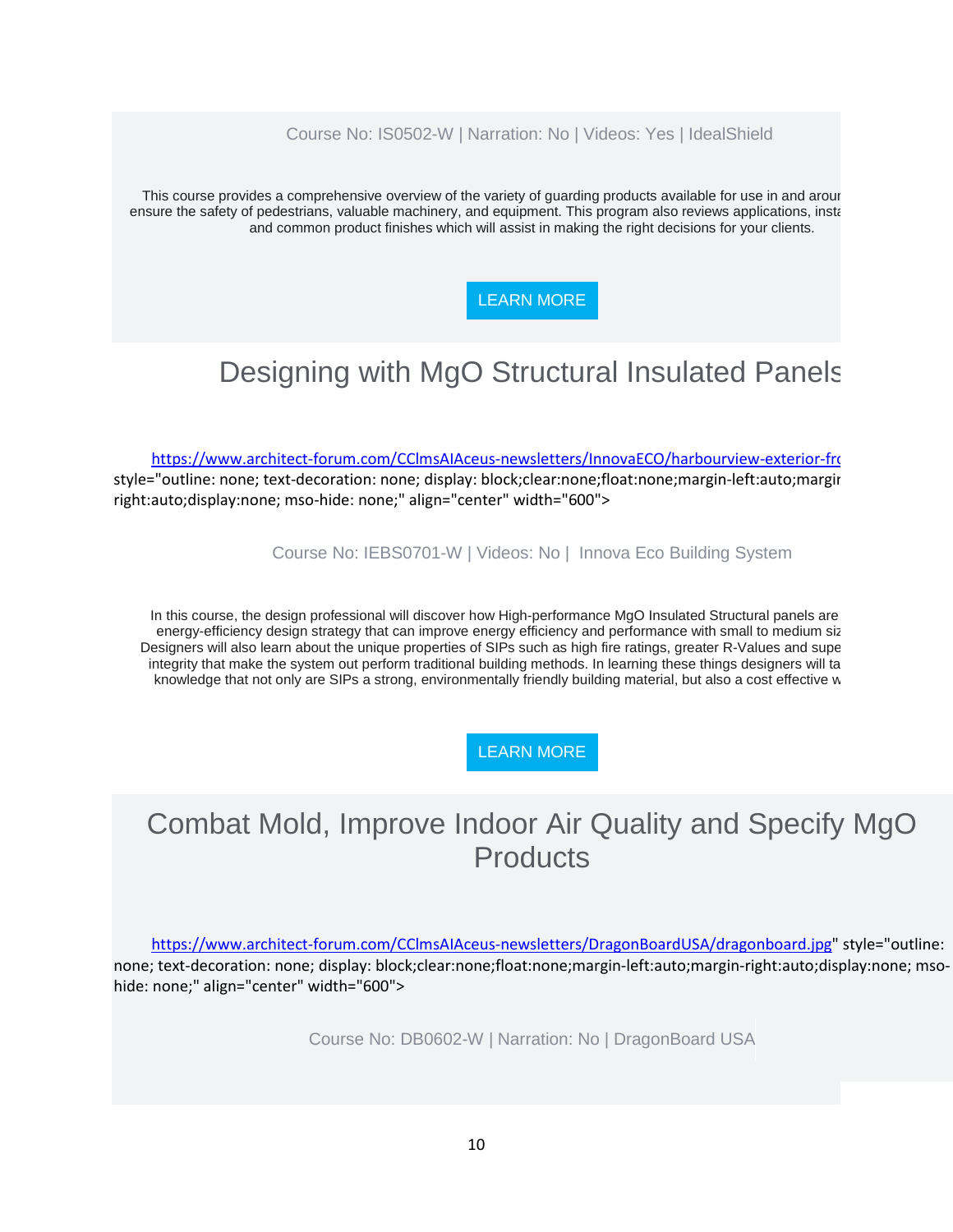Provides an overview of Indoor Air Quality, along with a discussion on IAQ health issues associated with Mold and program looks at the causes of Mold and Fungus in today's structures and examines how specifying MgO produc alternative solution to dealing with Mold and Fungus.







*[IDCEC: .1 CEU, AIA: 1 LU | Elective](https://linkprotect.cudasvc.com/url?a=http%3a%2f%2fclick1.communication.hanleywood.com%2frcchtnylcrvpwvknpkfvnpyvvypvrwkhscgcbstgltwn_zdbsmdzkrssdbwlzzz.html%3fa%3dbesnard%2540dzco.com%26b%3dHWU_EBMGHWUN721155_Update_Newsletter_052119&c=E,1,a5xaVo1Is6_pFxOjRugh4rJiVt0bltXPsC60f_wKyW7PhlqQ27q8_DBGGlrUSGQ6QDRhXv0JthT9FYLhWaFbbQpu4zarp6VZVXnWBJYPFelT8iXNL2yBXhpypZo,&typo=1)* **[Designing for a Lifetime: How to Specify](https://linkprotect.cudasvc.com/url?a=http%3a%2f%2fclick1.communication.hanleywood.com%2ftlwdmhsplzckjcbhkbfchksccskczjbdtlvlrtmvpmjb_zdbsmdzkrssdbwlzzz.html%3fa%3dbesnard%2540dzco.com%26b%3dHWU_EBMGHWUN721155_Update_Newsletter_052119&c=E,1,42JPA6PoBSPKdEvwtuQUQsIfkoZppUCziau-cfm6bmIjIV0gL4o_M-WdpRG9imvJ6CY3FBP_cv-0E0QkpUGoXHgUVrS6VrfvpmaVTtIq5mk_HPPnE0oYwABh5D3S&typo=1)  [Timeless and Trendy Products](https://linkprotect.cudasvc.com/url?a=http%3a%2f%2fclick1.communication.hanleywood.com%2ftlwdmhsplzckjcbhkbfchksccskczjbdtlvlrtmvpmjb_zdbsmdzkrssdbwlzzz.html%3fa%3dbesnard%2540dzco.com%26b%3dHWU_EBMGHWUN721155_Update_Newsletter_052119&c=E,1,42JPA6PoBSPKdEvwtuQUQsIfkoZppUCziau-cfm6bmIjIV0gL4o_M-WdpRG9imvJ6CY3FBP_cv-0E0QkpUGoXHgUVrS6VrfvpmaVTtIq5mk_HPPnE0oYwABh5D3S&typo=1)**

*[Learn More >](https://linkprotect.cudasvc.com/url?a=http%3a%2f%2fclick1.communication.hanleywood.com%2fymvpbqyvslgncgfqnfrgqnyggynglcfpwskstwbkvbck_zdbsmdzkrssdbwlzzz.html%3fa%3dbesnard%2540dzco.com%26b%3dHWU_EBMGHWUN721155_Update_Newsletter_052119&c=E,1,s9v3M0_4FJKd9mgzHTnUU51o7PdlkYyjUd8I-jHQHnLmkWyKSxEzqWI3tzC3zAWS9QM48vVlMVloxtLSbkE4SLkfv79HqS2CDGAw6KqE8mQEEaf3cSjGb_DICWA,&typo=1)*

*[Learn More >](https://linkprotect.cudasvc.com/url?a=http%3a%2f%2fclick1.communication.hanleywood.com%2fsjmzsvwpbrktlkcvtcfkvtwkkwtkrlczgbmbhgsmpslp_zdbsmdzkrssdbwlzzz.html%3fa%3dbesnard%2540dzco.com%26b%3dHWU_EBMGHWUN721155_Update_Newsletter_052119&c=E,1,6X2vLHgx8DiNQIaYk7a1tQqRbRCNVFFArOMh-ac3b3VA91Ezp5u6IWYx-omqFp93m0s-ndNID33XalHJQ8_ufrsBZe2MqQE2taRItwxPjLyglg,,&typo=1)*



*[AIA: 1 LU | Elective](https://linkprotect.cudasvc.com/url?a=http%3a%2f%2fclick1.communication.hanleywood.com%2fmwbzbympcqdlsdtyltgdylmddmldqstzjcncvjbnpbsb_zdbsmdzkrssdbwlzzz.html%3fa%3dbesnard%2540dzco.com%26b%3dHWU_EBMGHWUN721155_Update_Newsletter_052119&c=E,1,v8cq4sTpZfo-jn_hLcPhC7dlup69HLUNU7Xjh3HDhtr7QB8R7QeDmrl4gfuQM1Dhq-cWKRHXnv6BRte4eFXySFdvZ90sEb0DKrh8op9blsdIwc3iBbiS8ps,&typo=1)* **[Understanding Low-E Coatings](https://linkprotect.cudasvc.com/url?a=http%3a%2f%2fclick1.communication.hanleywood.com%2fgwtjlgsmcytdntkgdkqtgdsttsdtynkjfcrcpflrmlnn_zdbsmdzkrssdbwlzzz.html%3fa%3dbesnard%2540dzco.com%26b%3dHWU_EBMGHWUN721155_Update_Newsletter_052119&c=E,1,96gsfg0Co1w8q105bWrLoVD02vjRgOZE4adEiVUhzbusghg_D0HDUvMmsfnCFkbud-zVIM5AulHcyZLDy1KvHdgOHIaTS9lKanz5-grCFsxCy2gr8AcZ&typo=1)**



*[IDCEC: .1 CEU, AIA: 1 LU | Elective](https://linkprotect.cudasvc.com/url?a=http%3a%2f%2fclick1.communication.hanleywood.com%2fdspldhzjtpmfsmrhfrkmhfzmmzfmpsrlbtctwbdcjdjt_zdbsmdzkrssdbwlzzz.html%3fa%3dbesnard%2540dzco.com%26b%3dHWU_EBMGHWUN721155_Update_Newsletter_052119&c=E,1,8PRG8YkC4zvy1hIi5R9YJpzAs6lTgmmHOKADsS3RrB3PXTj6F1ioFWF70WVl-QBWaKToZrEJCVTYQQK1hNTJRP8m1ZX-J_l1Mt6mnTsaF3GX6blU3g,,&typo=1)* **[Emerging Trends in Commercial Flooring](https://linkprotect.cudasvc.com/url?a=http%3a%2f%2fclick1.communication.hanleywood.com%2fmsczbympcqdlsdtyltgdylmddmldqstzjcncvjbnpbpq_zdbsmdzkrssdbwlzzz.html%3fa%3dbesnard%2540dzco.com%26b%3dHWU_EBMGHWUN721155_Update_Newsletter_052119&c=E,1,MbPV-wHELVvjd-1BqWsrB-9rx6QC__BLsU_j8OS3_PPLkXbvzGWQSLFcVdwStSycwVaUeKSuD-E8KCoNvfcZdnK8Q5MGV88ltihHc4rL2jdxJ9u3tUdq-o7E3YwQ&typo=1)**

*[Learn More >](https://linkprotect.cudasvc.com/url?a=http%3a%2f%2fclick1.communication.hanleywood.com%2fvmrqjpdyfvgnmgkpnkbgpndggdngvmkqcfhfzcjhyjyp_zdbsmdzkrssdbwlzzz.html%3fa%3dbesnard%2540dzco.com%26b%3dHWU_EBMGHWUN721155_Update_Newsletter_052119&c=E,1,sOncFdO1tCTkMeDoUpaUNkGovZpVrBLGogrcLgLpn_6HV_fRWgGiT5Vzp1P4OW-eh5ct_fSJdF51rm1-P6CTnjGqkJieaUY6m_u6iruCP3icaPVMix0DsLNdZrzT&typo=1)*



*[AIA: 1 LU | Elective](https://linkprotect.cudasvc.com/url?a=http%3a%2f%2fclick1.communication.hanleywood.com%2ftmjdmhsplzckjcbhkbfchksccskczjbdtlvlrtmvpmpv_zdbsmdzkrssdbwlzzz.html%3fa%3dbesnard%2540dzco.com%26b%3dHWU_EBMGHWUN721155_Update_Newsletter_052119&c=E,1,iJEcuSeVoxjJG_JUPG38IWWt_YgAKjjDxytQgFKFISnqZODyMqa5x4fNhj6Jxk_pD2pUWJqRgEjxpbWi2EGfJYXnnwQZgpNUPrETD4RXR8Yd8tTxRqJwIxRy&typo=1)* **[Custom Doors: Fiberglass Performance,](https://linkprotect.cudasvc.com/url?a=http%3a%2f%2fclick1.communication.hanleywood.com%2frtthtnylcrvpwvknpkfvnpyvvypvrwkhscgcbstgltlv_zdbsmdzkrssdbwlzzz.html%3fa%3dbesnard%2540dzco.com%26b%3dHWU_EBMGHWUN721155_Update_Newsletter_052119&c=E,1,uI3MtMwiQUD7uuCsm6aRTfmBeh19M_TJ7DvTzNQZyEsUunx5mZTuXaLo9BQREcz0NmgN9Q8oecnbxc225ubARr59RGW4JZgQKzuIM7d9NG1ws94DhWS7ng,,&typo=1)  [Real Wood Aesthetic](https://linkprotect.cudasvc.com/url?a=http%3a%2f%2fclick1.communication.hanleywood.com%2frtthtnylcrvpwvknpkfvnpyvvypvrwkhscgcbstgltlv_zdbsmdzkrssdbwlzzz.html%3fa%3dbesnard%2540dzco.com%26b%3dHWU_EBMGHWUN721155_Update_Newsletter_052119&c=E,1,uI3MtMwiQUD7uuCsm6aRTfmBeh19M_TJ7DvTzNQZyEsUunx5mZTuXaLo9BQREcz0NmgN9Q8oecnbxc225ubARr59RGW4JZgQKzuIM7d9NG1ws94DhWS7ng,,&typo=1)**





*[AIA: 1 LU | HSW](https://linkprotect.cudasvc.com/url?a=http%3a%2f%2fclick1.communication.hanleywood.com%2fybfpbqyvslgncgfqnfrgqnyggynglcfpwskstwbkvbvv_zdbsmdzkrssdbwlzzz.html%3fa%3dbesnard%2540dzco.com%26b%3dHWU_EBMGHWUN721155_Update_Newsletter_052119&c=E,1,dFhaGFpn3VXxulVZayvBXMX9QWaq6Iw3e9NgcZ-V6yt2Sa2rE2PuROaKYoahLN8h5nQWPYd5-aeb7vJRxEj1C7JDNPopWzAkZX1ac9oZAbBdWYRvkV6u9LNhVww,&typo=1)* **[Aesthetically Designed, Durable](https://linkprotect.cudasvc.com/url?a=http%3a%2f%2fclick1.communication.hanleywood.com%2fnwqcrfgkqypnjptfnthpfngppgnpyjtcbqdqmbrdkjww_zdbsmdzkrssdbwlzzz.html%3fa%3dbesnard%2540dzco.com%26b%3dHWU_EBMGHWUN721155_Update_Newsletter_052119&c=E,1,Ne-pUzgH1OdjV2MxPupj75DtTXcMlIuCe0a8BrBaFWsL_dKTl5VyANc71hUoPG5A20PY1s6_iRp8E6Cu3ue9aB0mhwNDEqH_pv27ArjO1118pEaQ-Q,,&typo=1)  [Prefabricated Fireproof Columns](https://linkprotect.cudasvc.com/url?a=http%3a%2f%2fclick1.communication.hanleywood.com%2fnwqcrfgkqypnjptfnthpfngppgnpyjtcbqdqmbrdkjww_zdbsmdzkrssdbwlzzz.html%3fa%3dbesnard%2540dzco.com%26b%3dHWU_EBMGHWUN721155_Update_Newsletter_052119&c=E,1,Ne-pUzgH1OdjV2MxPupj75DtTXcMlIuCe0a8BrBaFWsL_dKTl5VyANc71hUoPG5A20PY1s6_iRp8E6Cu3ue9aB0mhwNDEqH_pv27ArjO1118pEaQ-Q,,&typo=1)**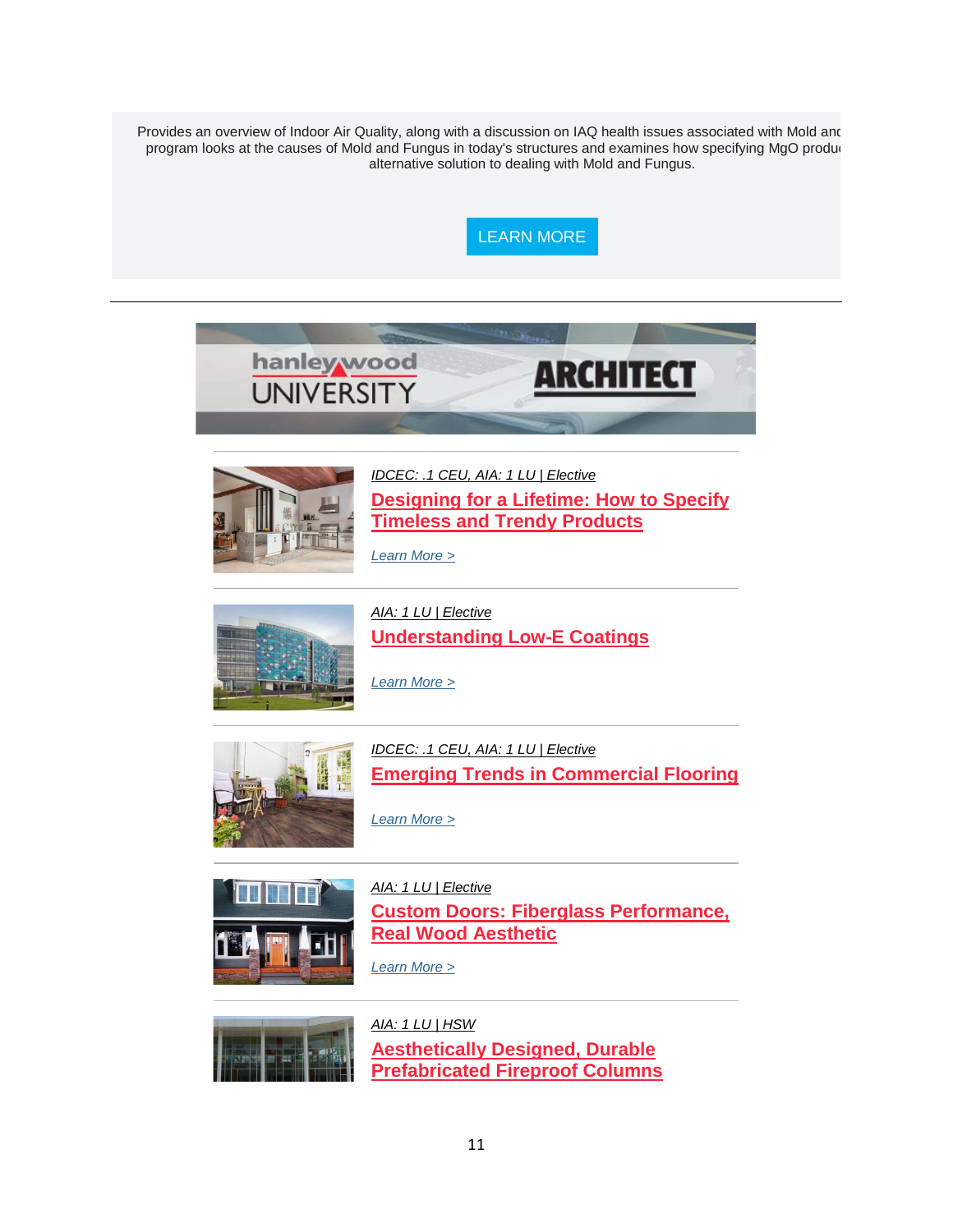#### *[Learn More >](https://linkprotect.cudasvc.com/url?a=http%3a%2f%2fclick1.communication.hanleywood.com%2ftwwdmhsplzckjcbhkbfchksccskczjbdtlvlrtmvpjwl_zdbsmdzkrssdbwlzzz.html%3fa%3dbesnard%2540dzco.com%26b%3dHWU_EBMGHWUN721155_Update_Newsletter_052119&c=E,1,9HIawyIElmzUxBxGzr09M1bDBQK5HMSGyVVtEAJk_1_wiKwd0C0Tlo4C9QQXvCqTPMzo9TswEr7ORJCK2ldmX9drhLFgHK3NQtMC6K6PKa2cZ5W0n6yY&typo=1)*

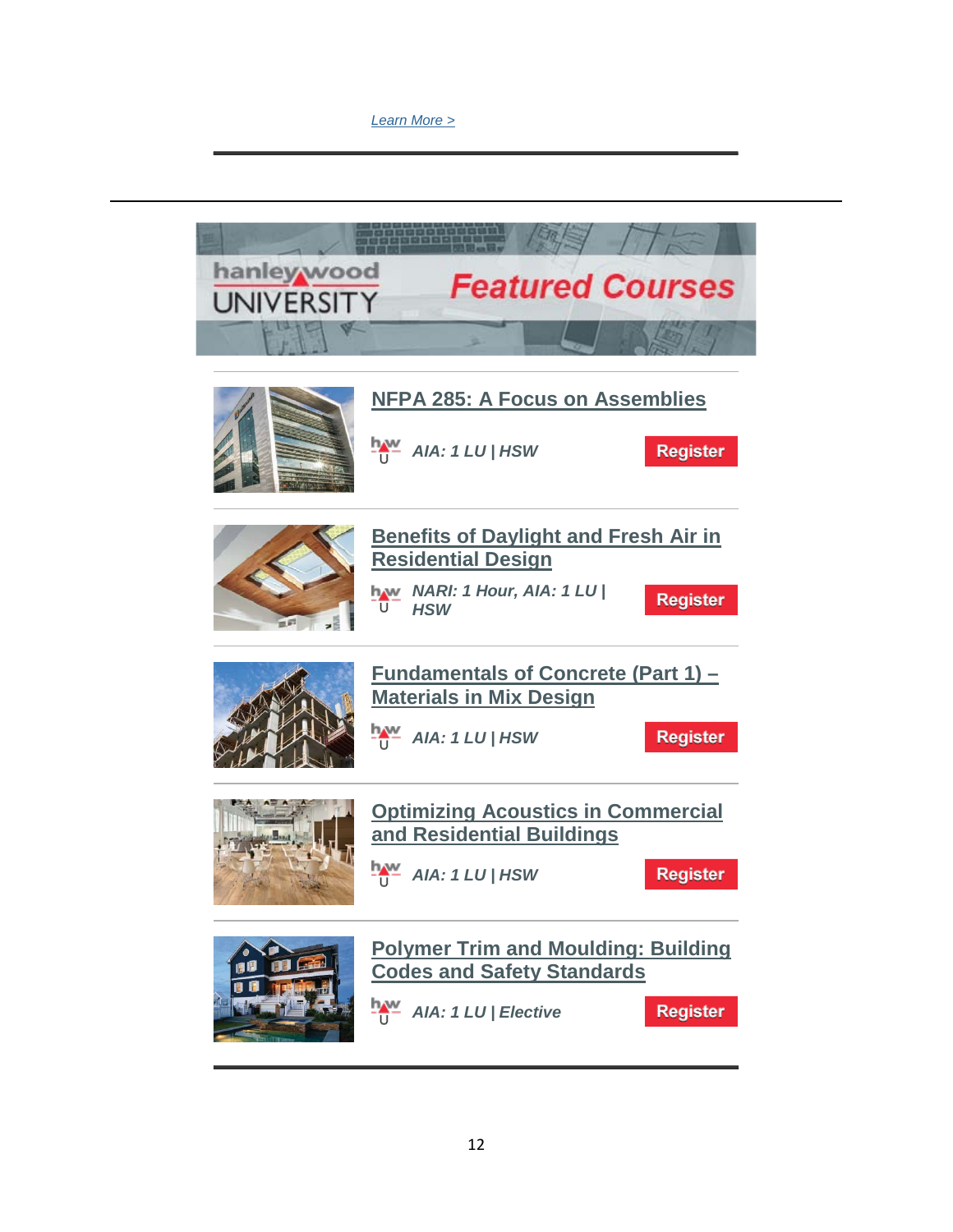# architect-forum

### AIA ONLINE CONTINUING EDUCATION

HSW and ADA credits available

### Resin-Based Coatings for Metal

[https://www.architect-forum.com/CClmsAIAceus-newsletters/Arkema/MGM\\_wideimage-KynarAqu](https://www.architect-forum.com/CClmsAIAceus-newsletters/Arkema/MGM_wideimage-KynarAquatec.jpg)

style="outline: none; text-decoration: none; display: block;clear:none;float:none;margin-left:auto;margin right:auto;display:none; mso-hide: none;" align="center" width="600">

Course No: AK0907-W | Narration: Yes | Arkema Kynar500FSF

There are many kinds of resin-based coatings for metal, and two primary application techniques. In each of these coatings and application techniques are described and illustrated, along with importal on why these coatings fail and how the performance of these coatings is measured. The primary course is to provide architects and others who work with resin-based coatings for metal with the info need to ensure that the coated product will perform as expected and provide a durable and long- $k$ 

[LEARN MORE](https://linkprotect.cudasvc.com/url?a=http%3a%2f%2fnewsletter.architect-forum.com%3a8080%2ft.aspx%3fS%3d1%26ID%3d4673%26NL%3d2%26N%3d1157%26SI%3d2271%26URL%3dhttp%253a%252f%252flms.architect-forum.com%252fsubscribe.php%253fcourse_id%253d265&c=E,1,J05IO2uVb-sWByYMEXNhytO_3zrIvm2cg6pYK914aLQOe8T1afJAQSQwzY049Jp6ug9Bolq61Dw7lR7KkOO2SdIr17EpLTdMPHkovzKTdHK4eeATIp8,&typo=1)

### Water-based PVDF Coatings for Sustainable Design

[https://www.architect-forum.com/CClmsAIAceus-newsletters/Arkema/stony-brook-university](https://www.architect-forum.com/CClmsAIAceus-newsletters/Arkema/stony-brook-university-article.Kynar500_774213352-Kynar500.jpg)[article.Kynar500\\_774213352-Kynar500.jpg"](https://www.architect-forum.com/CClmsAIAceus-newsletters/Arkema/stony-brook-university-article.Kynar500_774213352-Kynar500.jpg) style="outline: none; text-decoration: none; display: block; clear: none; float: none; margin-left: auto; margin-right: auto; display:none; mso-hide: none;" align="center" width="552">

Course No: AK0908-W | Narration: Yes | Arkema KynarAquatec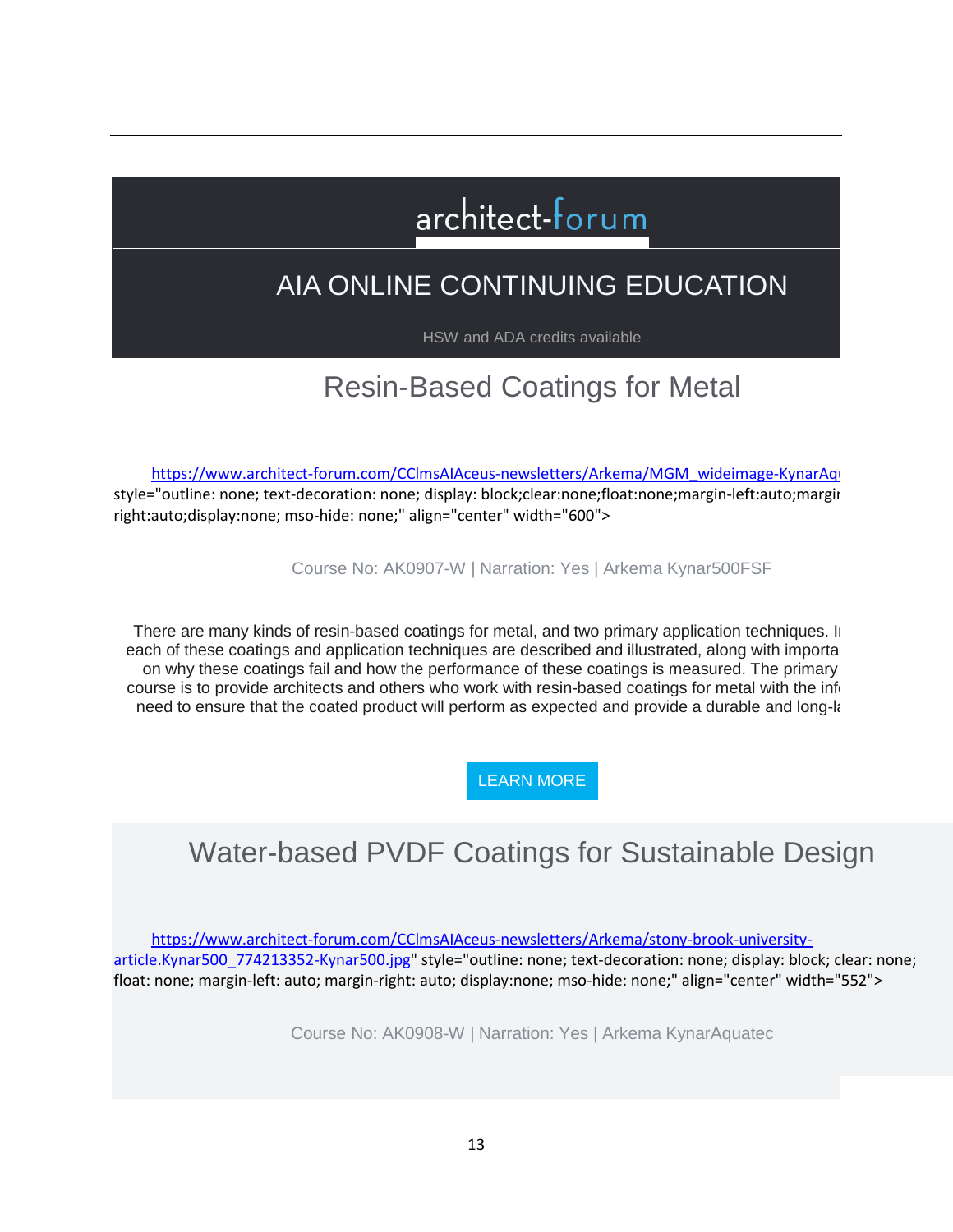This course provides an overview of the basics of water-based PVDF coatings and how they he sustainability goals. The course begins with a brief description of the components of a weatherable describes the function of each. Because of its critical role in the weatherability and sustainability p water-based PVDF coatings, the chemistry of the carbon-fluoride bond is also described. The uniqu of this technology improve the water penetration into the building envelope improving the safety an the building and its end users.



### Hi-Tech Steam Bathing in Today's Shower VII



Course No: MS1005-W | Narration: No | mr steam

Provide an overview of how today's showers include Hi-Tech Steam Bathing. The course will teach improves the wellness of life, while providing an understanding of how steam shower systems ar designed, installed, and how they work.

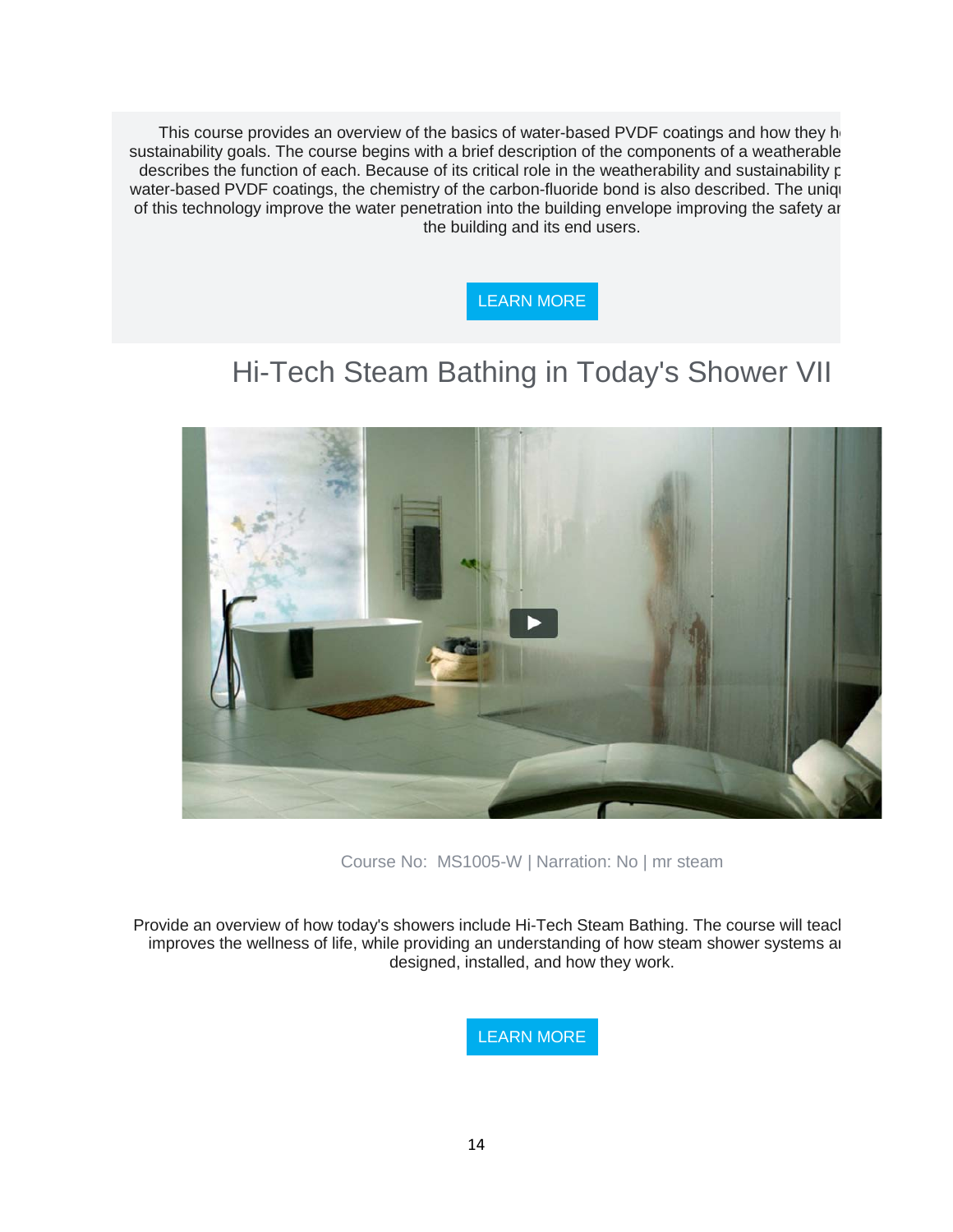### Combat Mold, Improve Indoor Air Quality and Specify

[https://www.architect-forum.com/CClmsAIAceus-newsletters/DragonBoardUSA/dragonboard.jpg"](https://www.architect-forum.com/CClmsAIAceus-newsletters/DragonBoardUSA/dragonboard.jpg) none; text-decoration: none; display: block;clear:none;float:none;margin-left:auto;margin-right:auto;disp hide: none;" align="center" width="600">

Course No: DB0602-W | Narration: Yes | DragonBoard USA

Provides an overview of Indoor Air Quality, along with a discussion on IAQ health issues associate and Fungus. The program looks at the causes of Mold and Fungus in today's structures and exa specifying MgO products is a great alternative solution to dealing with Mold and Fungus